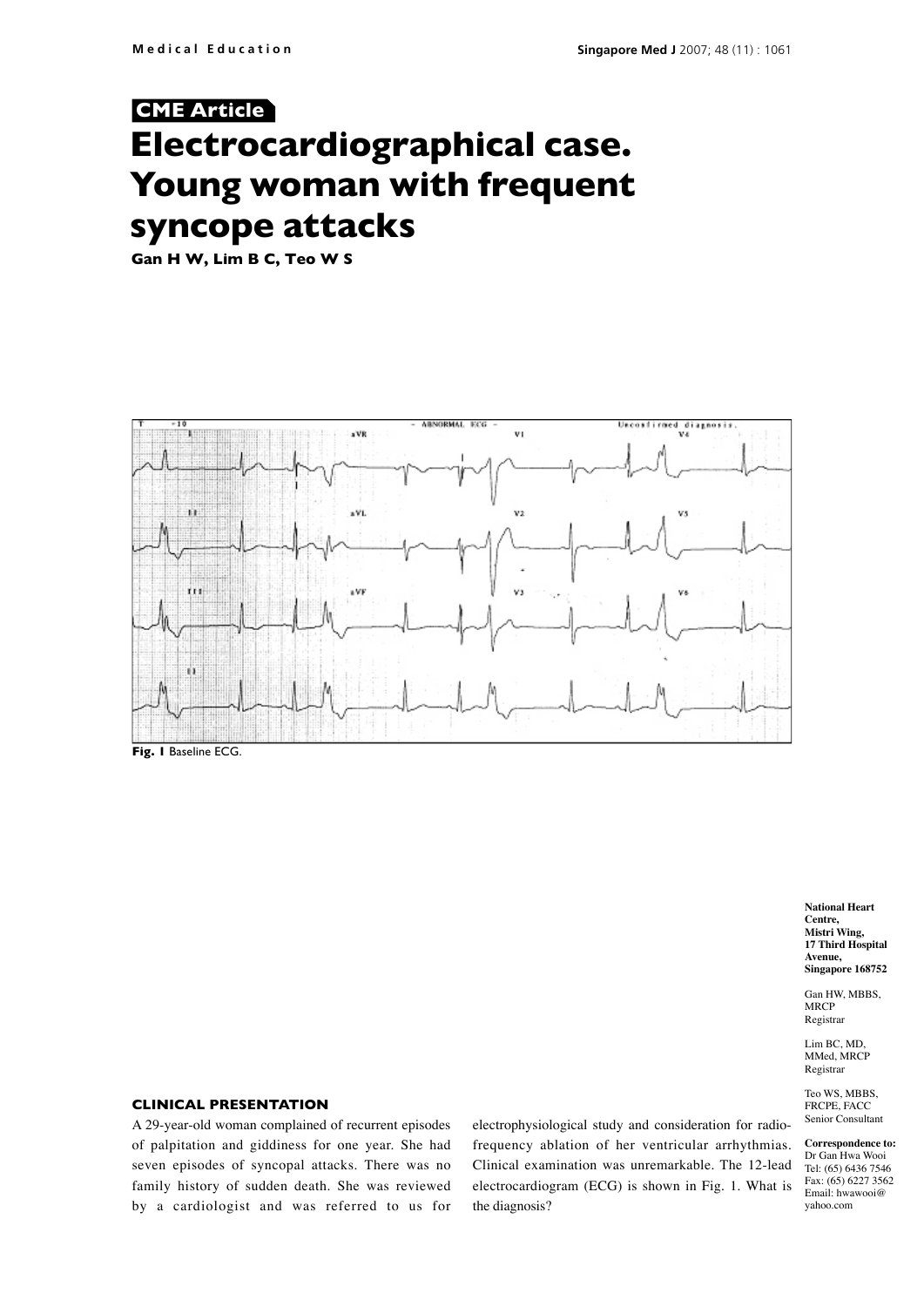

**Fig. 2** ECG tracing at the 20th minute of tilt. The patient developed syncope with asystole.

## **ECG interpretation**

The ECG shows repetitive bursts of premature ventricular contractions with a left bundle branch block, inferior-axis QRS morphology. These ECG features are characteristic of right ventricular outflow tract premature contraction (RVOT-VPC).

#### **DIAGNOSES**

Differential diagnoses for the cause of syncope in this patient include:

- 1. Right ventricular outflow tract tachycardia (RVOT-VT).
- 2. Arrhythmogenic right ventricular dysplasia (ARVD).
- 3. Neurocardiogenic syncope.

### **Clinical course**

The patient underwent a treadmill exercise stress test up to stage 4 Bruce protocol. It was negative for ischaemia and there was no ventricular tachycardia during exercise or recovery. She underwent a transthoracic echocardiogram, which showed normal left ventricular systolic function and size. The right ventricular function was within normal limits. 24-hours Holter monitoring showed frequent ventricular ectopics and couplets as well as bigeminy. Her signal average ECG was negative for ventricular late potentials. Cardiac magnetic resonance imaging was unsuccessful because the patient had claustrophobia. Finally, she underwent a tilt table test, which showed a malignant cardioinhibitory response (Fig. 2). The patient developed abrupt syncope with 32 seconds of asystole during the test. She was given intravenous atropine and was resuscitated. A dual chamber rate-responsive (DDDR) pacemaker was implanted for her the next day. She was discharged well subsequently.

## **Discussion**

The evaluation of patients with syncope of undetermined origin should take into account clinical status, and care should be taken not to overlook other more serious causes of syncope, such as ventricular tachyarrhythmias. Tilt table testing is important in diagnosing the cause for syncope. Without the tilt table test, the above-mentioned patient would most likely have had to undergo an electrophysiological study and radiofrequency ablation for her RVOT ectopics.

Neurocardiogenic syncope refers to a variety of clinical scenarios in which triggering of a neural reflex results in a usually self-limited episode of systemic hypotension, characterised by both bradycardia and peripheral vasodilation.<sup>(1)</sup> Neurocardiogenic syncope accounts for 10%–40% of syncope episodes. Patients classically have a prodrome of nausea and diaphoresis (often absent in the elderly), and there may be a positive familial history of the condition. Spells may be triggered by pain, anxiety, stress, or crowded conditions. Typically, no evidence of structural heart disease is present.

The role of permanent pacing in neurocardiogenic syncope associated with significant bradycardia or asystole is controversial. One group of investigators have noted some benefit of pacing in these patients,<sup>(2,3)</sup> while another study using a pacing rate 20% higher than the resting heart rate demonstrated that pacing did not prevent syncope any better than pharmacotherapy.<sup>(4)</sup> Because most individuals with neurocardiogenic syncope have a fall in blood pressure preceding slowing of the heart rate, pacing may be ineffective in these patients.

Dual-chamber (DDD) pacing, especially DDD pacing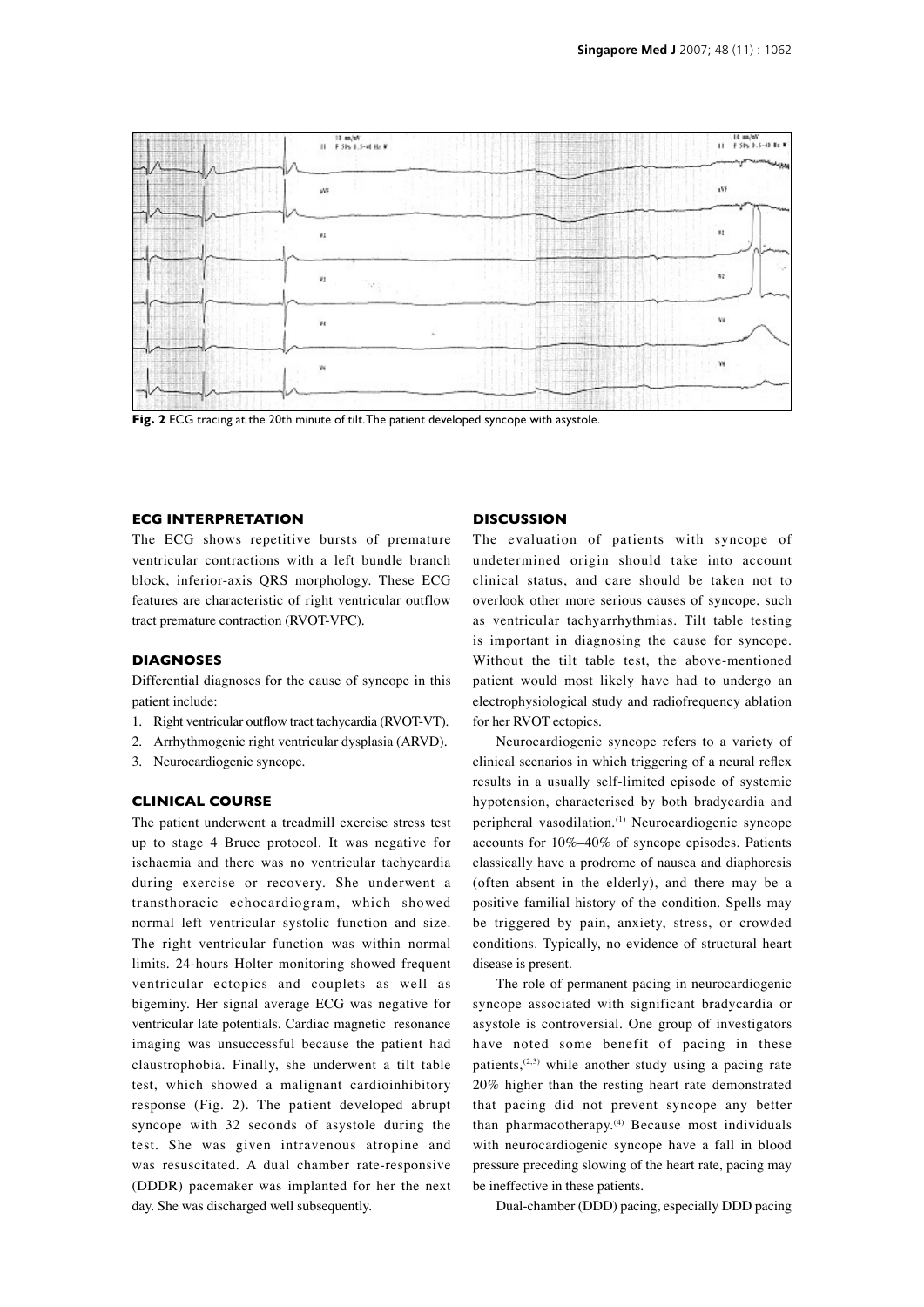with rate-drop response function carefully prescribed on the basis of tilt-table test results, may be effective in reducing symptoms, if the patient has a significant cardioinhibitory component to the cause of their symptoms.(5) Results from a randomised trial in highly symptomatic patients with bradycardia demonstrated that permanent pacing increased the time to first syncopal event. $(6,7)$  In one of these trials, the actuarial rate of recurrent syncope at one year was 18.5% for pacemaker patients and 59.7% for control patients.(6) The specific modality of pacing under these circumstances is still under active investigation. The prognosis in patients with prolonged systole in malignant vasovagal syncope is unknown.<sup>(8)</sup> However, most doctors will still choose to implant a permanent pacemaker for patients with malignant neurocardiogenic syncope when the sinus arrest is prolonged.

## **Abstract**

**A 29-year-old woman with frequent syncope attacks was referred for electrophysiological study and consideration for radio-frequency ablation of her ventricular arrhythmias. Her ECG showed features of right ventricular outflow tract premature contraction. Differential diagnoses for the causes of syncope in this patient include: right ventricular outflow tract tachycardia, arrythmogenic right ventricular dysplasia, and neurocardiogenic syncope. She underwent a tilt table test, which showed a malignant cardioinhibitory response. She developed abrupt syncope with 32 seconds of asystole during the test. She was given intravenous atropine and was resuscitated.**  **A dual chamber rate-responsive pacemaker was implanted for her the next day. She was discharged well subsequently. Although the prognosis in patients with prolonged aystole in malignant vasovagal syncope is unknown, most doctors will still choose to implant a permanent pacemaker for patients with malignant neurocardiogenic syncope when the sinus arrest is prolonged.**

## **Keywords: asystole, malignant neurocardiogenic syncope, permanent pacing, right ventricular outflow tract premature contraction, tilt table test**

*Singapore Med J 2007; 48(11):1061–1064*

#### **References**

- 1. Benditt DG, Ferguson DW, Grubb BP, et al. Tilt table testing for assessing syncope. American College of Cardiology. J Am Coll Cardiol 1996; 28:263-75.
- 2. Kenny RA, Ingram A, Bayliss J, Sutton R. Head-up tilt: a useful test for investigating unexplained syncope. Lancet 1986; 1:1352-5.
- 3. Fitzpatrick A, Sutton R. Tilting towards a diagnosis in recurrent unexplained syncope. Lancet 1989; 1:658-60.
- 4. Sra JS, Jazayeri MR, Avitall B, et al. Comparison of cardiac pacing with drug therapy in the treatment of neurocardiogenic (vasovagal) syncope with bradycardia or asystole. N Engl J Med 1993; 328:1085-90.
- 5. Petersen ME, Chamberlain-Webber R, Fitzpatrick AP, et al. Permanent pacing for cardioinhibitory malignant vasovagal syndrome. Br Heart J 1994; 71:274-81.
- 6. Connolly SJ, Sheldon R, Roberts RS, Gent M. The North American Vasovagal Pacemaker Study (VPS): a randomized trial of permanent cardiac pacing for the prevention of vasovagal syncope. J Am Coll Cardiol 1999; 33:16-20.
- 7. Sutton R, Brignole M, Menozzi C, et al. Dual-chamber pacing in the treatment of neurally mediated tilt-positive cardioinhibitory syncope: pacemaker versus no therapy: a multicenter randomized study. The Vasovagal Syncope International Study (VASIS) Investigators. Circulation 2000; 102:294-9.
- 8. Grubb BP, Gerard G, Roush K, et al. Differentiation of convulsive syncope and epilepsy with head up tilt testing. Ann Intern Med 1991; 115:871-6.